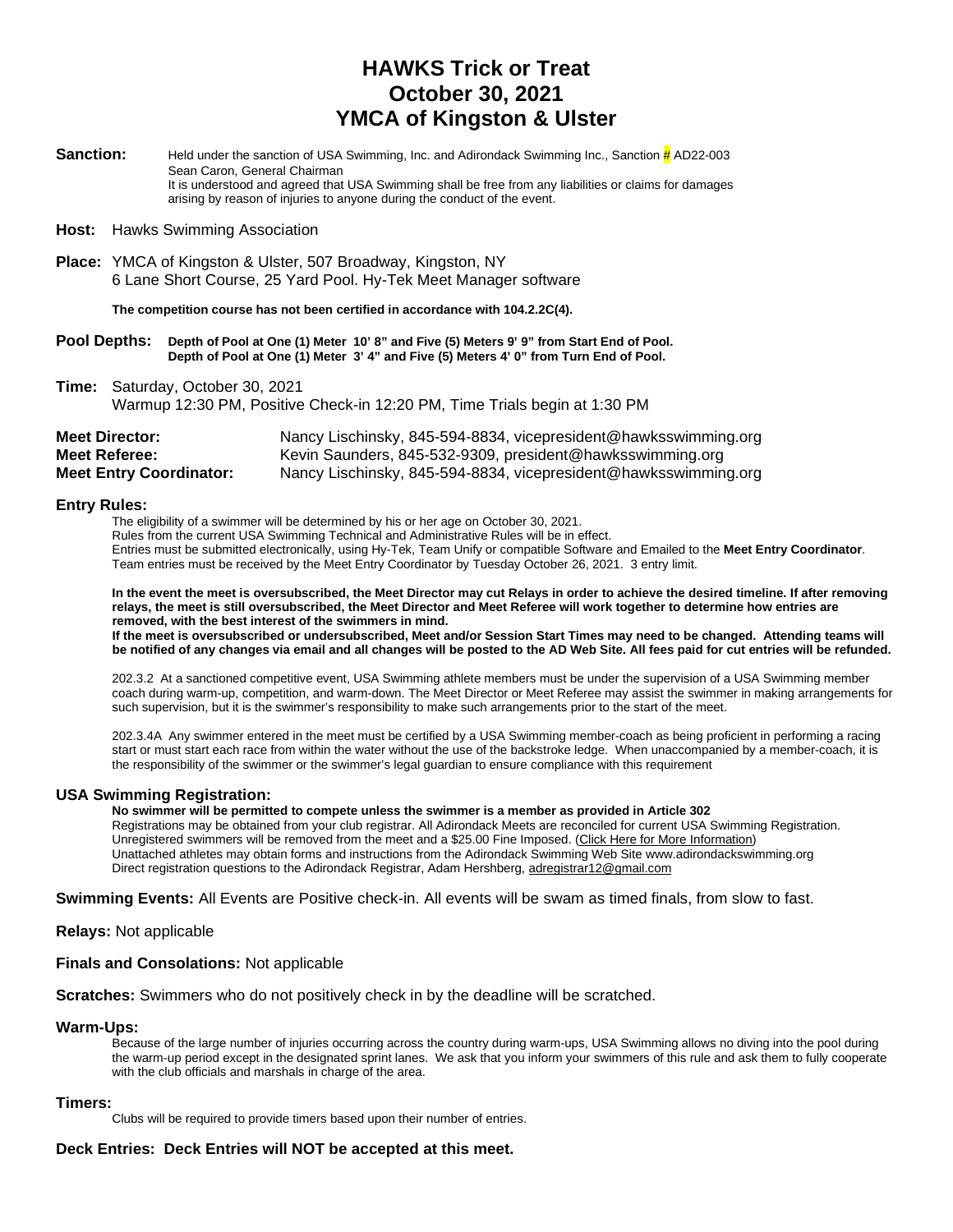#### **Meet Policy:**

**Use of Audio or Visual Recording Devices, including a Cell Phone, is not permitted behind the starting blocks, including any spectator area behind the starting blocks, in changing areas, rest rooms or locker rooms.**

**Changing into or out of swimsuits other than locker rooms or other designated areas is prohibited.**

**Operation of a drone, or any other flying apparatus, is prohibited over the venue (pools, athlete/coach areas, spectator areas and open ceiling locker rooms) any time athletes, coaches, officials and/or spectators are present.**

**No one will be allowed on the deck except USA-S Registered Officials and USA-S Registered Coaches with Current Certifications, USA-S Registered Swimmers and Meet Marshalls and Timers on Shift.**

**All Officials and Coaches are Required to display USA Swimming Credentials (**USA Swimming Membership Card**) while on deck. If, at an AD Sanctioned Meet, an individual is found on deck, acting in any coaching capacity and is determined to be out of compliance with USA Swimming requirements for coaches, that individual will be removed from the deck and the represented club will be fined \$250.**

Any swimmer found in an unauthorized area will be asked to immediately leave the premises. No exceptions. Each team is responsible for supervising its members.

All applicable adults participating in or associated with this meet acknowledge that they are subject to the provisions of the USA Swimming Minor Athlete Abuse Prevention Policy ("MAAPP"), and that they understand that compliance with the MAAPP policy is a condition of participation in the conduct of this competition.

An inherent risk of exposure to COVID-19 exists in any public place where people are present. COVID-19 is an extremely contagious disease that can lead to severe illness and death. According to the Centers for Disease Control and Prevention, senior citizens and individuals with underlying medical conditions are especially vulnerable.

USA Swimming, Inc., cannot prevent you (or your child(ren)) from becoming exposed to, contracting, or spreading COVID-19 while participating in USA Swimming sanctioned events. It is not possible to prevent against the presence of the disease. Therefore, if you choose to participate in a USA Swimming sanctioned event, you may be exposing yourself to and/or increasing your risk of contracting or spreading COVID-19.

BY ATTENDING OR PARTICIPATING IN THIS COMPETITION, YOU VOLUNTARILY ASSUME ALL RISKS ASSOCIATED WITH EXPOSURE TO COVID-19 AND FOREVER RELEASE AND HOLD HARMLESS USA SWIMMING AND [THE LSC] AND EACH OF THEIR OFFICERS, DIRECTORS, AGENTS, EMPLOYEES OR OTHER REPRESENTATIVES FROM ANY LIABILITY OR CLAIMS INCLUDING FOR PERSONAL INJURIES, DEATH, DISEASE OR PROPERTY LOSSES, OR ANY OTHER LOSS, INCLUDING BUT NOT LIMITED TO CLAIMS OF NEGLIGENCE AND GIVE UP ANY CLAIMS YOU MAY HAVE TO SEEK DAMAGES, WHETHER KNOWN OR UNKNOWN, FORESEEN OR UNFORESEEN, IN CONNECTION THEREWITH.

**This statement (Covid-19) shall also be included in heat sheets.**

#### **Services: No services available**

#### **Disabled Athletes:**

Adirondack Swimming welcomes athletes with disabilities. Athletes with disabilities are required to contact the Meet Director at least 2 weeks in advance of the meet so that provisions can be made for any special accommodations.

#### **Entry Fees:**

An entry summary sheet is included to compute your team entry fees. The entry fees are \$5.00 per individual event, which includes the \$.50 AD travel fund surcharge.

#### **ALL MANUAL ENTRIES, INCLUDING DECK ENTRIES (NON-ELECTRONIC) ARE SUBJECT TO A SURCHARGE OF \$1.00 PER ENTRY, WHICH APPLIES TO INDIVIDUAL OR RELAY ENTRIES.**

Make your entry check payable **to Hawks Swimming Association** and mail your check and entry summary sheet to the **Meet Entry Coordinator**.

*Entries will be entered to the meet upon receipt of your check.*

#### **Photographers:**

Only Professional Photographers or Videographers hired by the host team or Press Photographers, who have been approved in advance by the meet director, will be allowed on deck. A Photographer Registration form must be completed and submitted to the meet director for approval, prior to the meet. Forms are available on the Adirondack Swimming website as well as from the Meet Director. Click here for a direct link to the registration form.

Swimmer's families, taking photos of their children from the spectator area, are not subject to this policy.

*Parents and Professionals, please refer to the "Meet Policy" above for general restrictions pertaining to all photography at Sanctioned meets*.

#### **Awards:** Not applicable

**Scoring:** Finals will be scored according to USA Swimming rules.

**Time Trials:** This is a TIME TRIALS meet

#### **Officials:**

.

There will be an official's meeting conducted promptly 30 minutes before each session. Attendance is MANDATORY to work the meet. Please sign up in official's room before the start of officials meeting.

#### **If you have any questions, please contact the Meet Director or Meet Referee**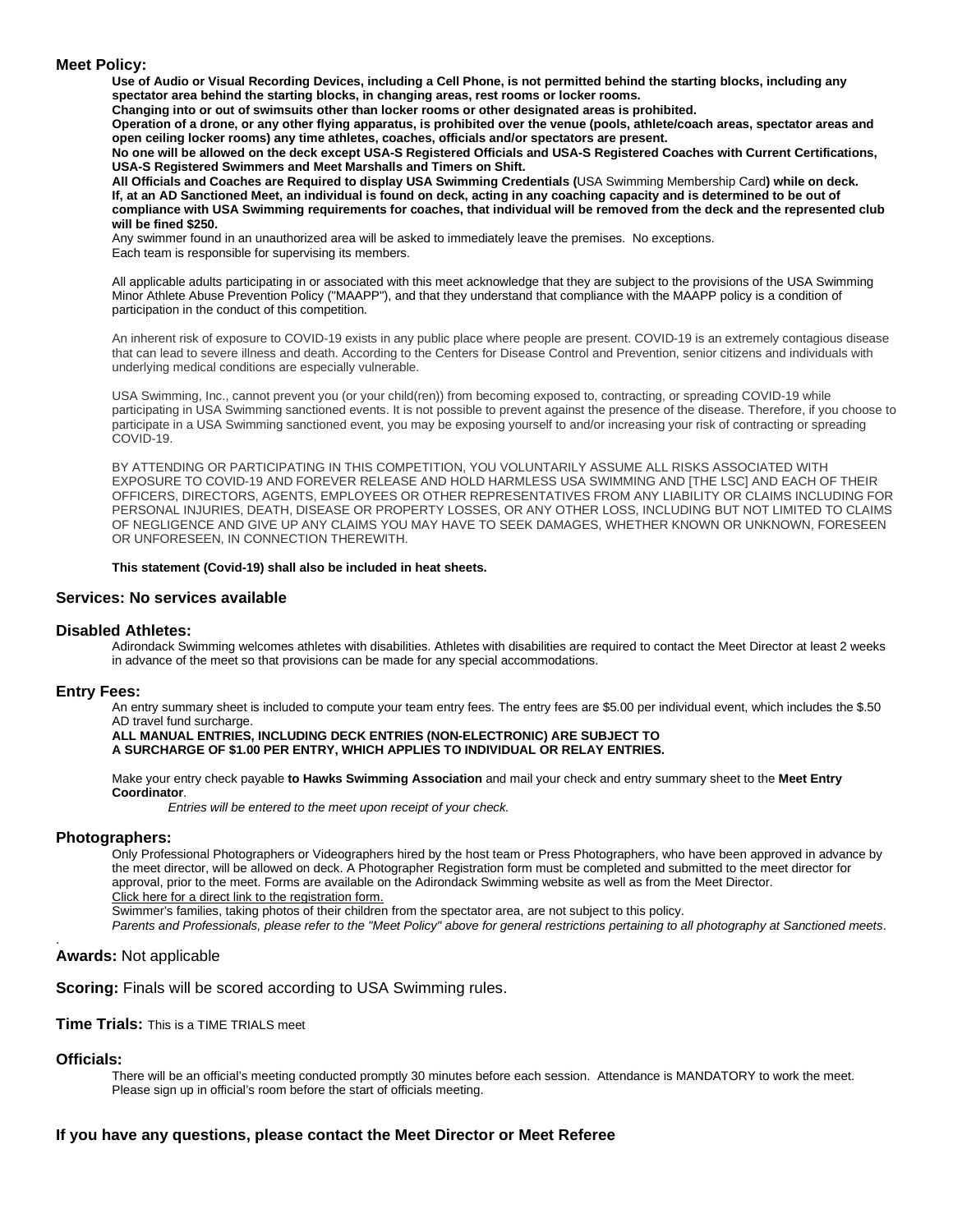## **HAWKS Trick or Treat October 30, 2021 YMCA of Kingston & Ulster**

### **WARM-UPS 12:30 PM … POSITIVE CHECK-IN 12:30 PM … EVENTS BEGINS 1:30 PM There will be a 5 minute break between events 10 & 11**

| <b>MIXED</b>   | <b>AGE</b>           | <b>EVENT</b>       |
|----------------|----------------------|--------------------|
| <b>EVENTS</b>  | <b>GROUP</b>         | <b>DESCRIPTION</b> |
|                |                      |                    |
| 1              | <b>13 &amp; Over</b> | 200 Free           |
| $\overline{2}$ | 12 & Under           | 25 Free            |
| 3              | Open                 | 50 Free            |
| 4              | 13 & Over            | 100 Free           |
| 5              | 12 & Under           | 25 Back            |
| 6              | <b>13 &amp; Over</b> | <b>100 Fly</b>     |
| 7              | 12 & Under           | 50 Back            |
| 8              | <b>13 &amp; Over</b> | 100 Back           |
| 9              | 12 & Under           | 25 Breast          |
| 10             | <b>13 &amp; Over</b> | 100 Breast         |
| 11             | <b>13 &amp; Over</b> | 200 IM             |

**Each Swimmer May Swim A Maximum of 3 Events Per Day \$5.00 Per Individual Event Per Athlete for ALL Athletes \$2.00 Per Athlete Surcharge**